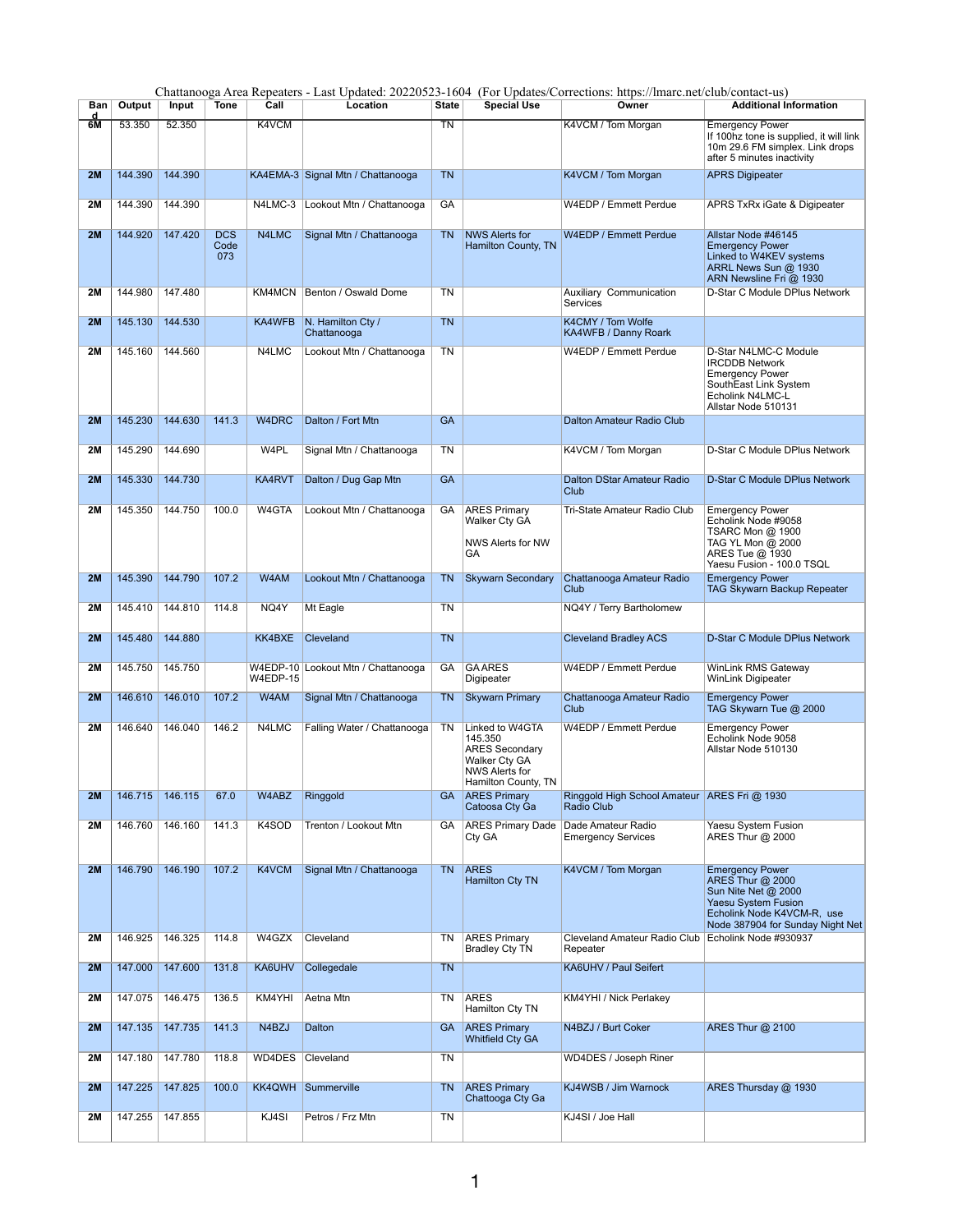| 2M   | 147.375                     | 147.975 | 123.0                     | <b>KA4ELN</b>                                         | Cleveland                 | TN        | <b>ARES Secondary</b><br><b>Bradley Cty TN</b>                          | <b>KA4ELN / Steve Weber</b>                    | Echolink Node #709112                                                                                                    |
|------|-----------------------------|---------|---------------------------|-------------------------------------------------------|---------------------------|-----------|-------------------------------------------------------------------------|------------------------------------------------|--------------------------------------------------------------------------------------------------------------------------|
|      | $1.25M$ 224.100             | 222.500 | 123.0                     | KA4ELN                                                | Cleveland                 | <b>TN</b> |                                                                         | KA4ELN / Steve Weber                           |                                                                                                                          |
|      | $1.25M$ 224.120             | 224.120 | 146.2                     | N4LMC                                                 | Lookout Mtn / Chattanooga | <b>TN</b> |                                                                         | W4EDP / Emmett Perdue                          | <b>Emergency Power</b>                                                                                                   |
|      | $1.25M$ 224.160             | 222.560 | 100.0                     | KC4JNN                                                | Jasper / Biskey Mtn       | G A       |                                                                         | <b>Biskey Mtn Repeater Group</b>               | Linked to 146.80500 (KC4AQS)<br>SE Linked Repeater Net Wed @<br>2100                                                     |
|      | $1.25M$ 224.420             | 222.820 |                           | K4VCM                                                 | Signal Mtn / Chattanooga  | <b>TN</b> |                                                                         | K4VCM / Tom Morgan                             | <b>Emergency Power</b>                                                                                                   |
|      | 1.25M $ 224.460 $           | 222.860 | 141.3                     | N4BZJ                                                 | Dalton                    | G A       |                                                                         | N4BZJ / Burt Coker                             |                                                                                                                          |
|      | $1.25M$ 224.560             | 222.960 | 146.2                     | N4LMC                                                 | Lookout Mtn / Chattanooga | <b>GA</b> | <b>NWS Alerts for NW</b><br><b>GA</b><br>Linked to the<br>W4GTA 145.350 | W4EDP / Emmett Perdue                          | <b>Emergency Power</b><br>Allstar Node 46530<br>Alaska Net<br>ARRL News Sun @ 1930<br>ARN Newsline Fri @ 1930            |
|      | $1.25M$   224.680   223.080 |         | 141.3                     | N4BZJ                                                 | Dalton                    | GA        |                                                                         | N4BZJ / Burt Coker                             |                                                                                                                          |
|      | $1.25M$ 224.740             | 223.140 | 141.3                     | N4KVC                                                 | Dalton                    | <b>GA</b> |                                                                         | N4KVC / Joy Coker                              |                                                                                                                          |
|      | $1.25M$ 224.980             | 223.380 | 127.3                     | N4KHQ                                                 | Jasper / Burnt Mtn        | G A       |                                                                         | <b>Rebel Repeater Group</b>                    | <b>Emergency Power</b>                                                                                                   |
|      | 70cm   440.525              | 445.525 |                           | KK4BXE                                                | Cleveland                 | <b>TN</b> |                                                                         | <b>Cleveland Bradley ACS</b>                   | D-Star B Module DPlus Network                                                                                            |
|      | 70cm   441.875              | 446.875 | <b>DCS</b><br>Code<br>073 | N4LMC                                                 | S Pittsburg Mtn           | <b>TN</b> | <b>NWS Alerts for NW</b><br>GA                                          | W4EDP / Emmett Perdue                          | <b>Emergency Power</b><br><b>Yaesu Fusion</b>                                                                            |
|      | 70cm   442.150   447.150    |         |                           | KG4OVQ                                                | Chattanooga               | <b>TN</b> |                                                                         | KG4OVQ / Shawn Stoddard                        | SE Linked Repeater Net Wed @<br>2100                                                                                     |
|      |                             |         |                           | 70cm   442.250   447.250   118.8   WD4DES   Cleveland |                           | TN        |                                                                         | <b>WD4DES / Joseph Riner</b>                   |                                                                                                                          |
|      | 70cm   442.425              | 447.425 | 94.8                      | W <sub>4</sub> YI                                     | Signal Mtn / Chattanooga  | <b>TN</b> |                                                                         | W4YI / Stephen Rogers                          | IRLP Node #7520<br>Allstar Node #46143                                                                                   |
|      | 70cm   442.650              | 447.650 |                           | N4LMC                                                 | Lookout Mtn / Chattanooga | <b>GA</b> |                                                                         | W4EDP / Emmett Perdue                          | <b>Emergency Power</b><br>Digital Only<br>SouthEast Link System<br>Echolink N4LMC-L<br>Allstar Node 510131               |
|      | 70cm   442.725              | 447.725 |                           | N4LMC                                                 | Signal Mtn / Chattanooga  | <b>TN</b> |                                                                         | W4EDP / Emmett Perdue                          | <b>Emergency Power</b><br><b>Digital Only</b><br>SouthEast Link System<br><b>Echolink N4LMC-L</b><br>Allstar Node 510131 |
|      | 70cm   442.775              | 447.775 | 127.3                     | KK4LTK                                                | Marion County             | TN        | <b>ARES Marion Cty,</b><br><b>TN</b>                                    | <b>KK4LTK / Marion County EMA</b>              | <b>Fusion System AMS</b>                                                                                                 |
| 70cm | 443.125                     | 448.125 |                           | N <sub>4</sub> TM                                     | Signal Mtn / Chattanooga  | <b>TN</b> | <b>MTEARS</b>                                                           | <b>Hamilton County EMS</b>                     | <b>Emergency Power</b>                                                                                                   |
| 70cm | 443.150                     | 448.150 |                           | W4PL                                                  | Signal Mtn / Chattanooga  | <b>TN</b> |                                                                         | K4VCM / Tom Morgan                             | D-Star B Module DPlus Network                                                                                            |
| 70cm | 443.525                     | 448.525 | <b>DCS</b><br>Code<br>073 | N4LMC                                                 | Villanow                  | <b>GA</b> | <b>NWS Alerts for NW</b><br><b>GA</b>                                   | W4EDP / Emmett Perdue                          | <b>Emergency Power</b><br>Allstar Node 510132                                                                            |
|      | 70cm   443.575              | 448.575 | 131.8                     | KA6UHV                                                | Collegedale               | <b>TN</b> |                                                                         | KA6UHV / Paul Siefert                          |                                                                                                                          |
| 70cm | 443.925                     | 448.925 |                           | W4BAB                                                 | Ringgold                  | <b>GA</b> |                                                                         | W4BAB / David Babb                             |                                                                                                                          |
| 70cm | 444.100                     | 449.100 | 107.2                     | W4AM                                                  | Lookout Mtn / Chattanooga | <b>TN</b> |                                                                         | Chattanooga Amateur Radio<br>Club              | <b>Emergency Power</b><br>Yaesu Fusion<br>YL Net Backup Repeater                                                         |
| 70cm | 444.150                     | 449.150 |                           | W <sub>4</sub> PL                                     | Signal Mtn / Chattanooga  | <b>TN</b> |                                                                         | K4VCM / Tom Morgan W4EDP<br>/ Emmett Perdue    | <b>Emergency Power Digital Only</b><br><b>DMR - Brandmeister Network</b>                                                 |
| 70cm | 444.450                     | 449.450 |                           | WJ9J                                                  | Soddy Daisy / Chattanooga | <b>TN</b> |                                                                         | WJ9J / Andy Zorca                              | SE Linked Repeater Net Wed @<br>2100                                                                                     |
|      | 70cm 444.500                | 449.500 |                           | KA4RVT                                                | Dalton / Dug Gap Mtn      | <b>GA</b> |                                                                         | Dalton DStar Amateur Radio<br>Club             | D-Star B Module DPlus Network                                                                                            |
|      | $70cm$   444.700            | 449.700 | 100.0                     | KB4ACS                                                | Sequatchie County         | TN        |                                                                         | W4EDP / Emmett Perdue<br>Sequatchie County ACS | <b>Emergency Power</b><br>ACS Net Wed @ 2100 ET<br>Echolink Node 946756<br>Allstar Node 510136                           |
|      | 70cm 444.7125 449.7125      |         |                           | N4LMC                                                 | Lookout Mtn / Chattanooga | <b>TN</b> |                                                                         | W4EDP / Emmett Perdue                          | <b>Emergency Power</b><br>DMR - TGIF Network<br>SouthEast Link System<br>Echolink N4LMC-L<br>Allstar Node 510131         |